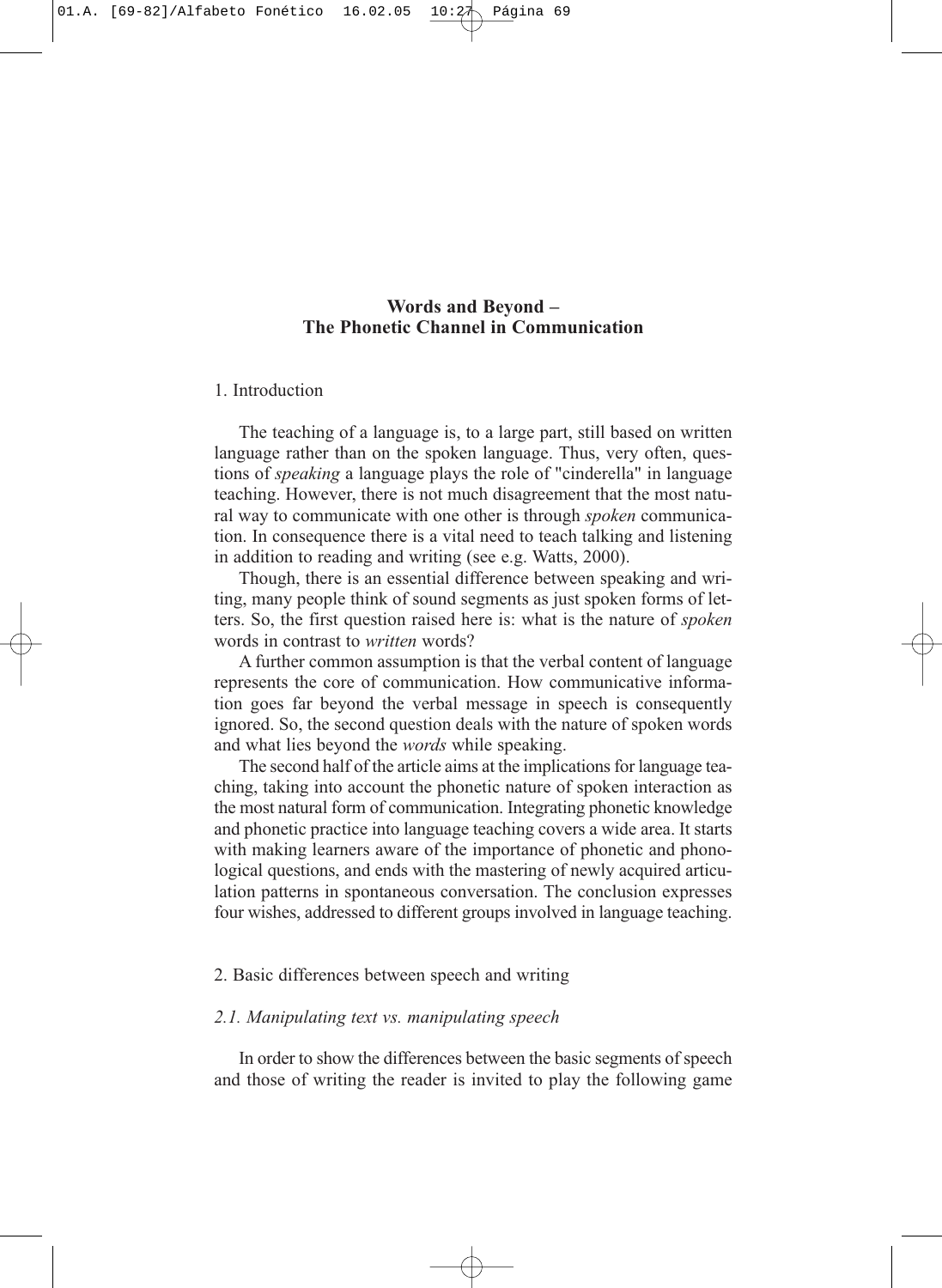which s/he may perhaps already know. Let us assume that the basic segments are phonemes in speaking (or a corresponding unit of this size) and letters and other characters in writing. Do vowels or do consonants contribute more to the understanding of words and sentences?

We manipulate a text – in our case an English sentence – so that we remove all consonant letters, replace them with a space, so that only the vowels are left. The resulting "vowel-only" version of the selected English sentence would look like this:

 $(1)$  e ea e o e a o o o o  $\circ$  a e ou v i e o i i a e u  $\nu$  e i e a e oo.

Trying to read this will probably fail to get the message. Now we manipulate the same sentence so that we remove all vowel letters, replace them with a space, so that only the consonants are left. The resulting "consonants-only" version would look like this:

(2) Th w th r f r c st f r t m rr w: r th r cl d n th m rn ng w th f w s nn sp lls n th ft rn n. With some minor difficulties, you will probably cope with reading

and understanding it. The complete sentence looks like this:

(3) The weather forecast for tomorrow: rather cloudy in the morning with a few sunny spells in the afternoon.

The summary so far is that in *written* English sentences, vowels bear less information than consonants.

If the assumption is correct that sound segments are roughly spoken letters then we would expect similar results with a speech file manipulation.

Since this article uses the written medium there is no possibility to demonstrate the audio examples which are, of course, at the heart of such an article. It is not very striking to only read the arguments – listening to examples is more convincing. Therefore the reader is referred to the world wide web to get access to audio examples: http://www.coli.uni-sb.de/~trouvain/porto.html.

The speech files are as follows. First there is a natural recording of sentence (3) by a female speaker (audio example 1). Second, all portions in this speech file which were identified as representing vowels were replaced by silence using a standard speech editor. The resulting "consonant-only" speech file (audio example 2) consists consequently of silences (the former vowel portions), the consonant portions and the two breath pauses. Third, a similar procedure was applied to get a spoken "vowel-only" version: all portions from the original speech file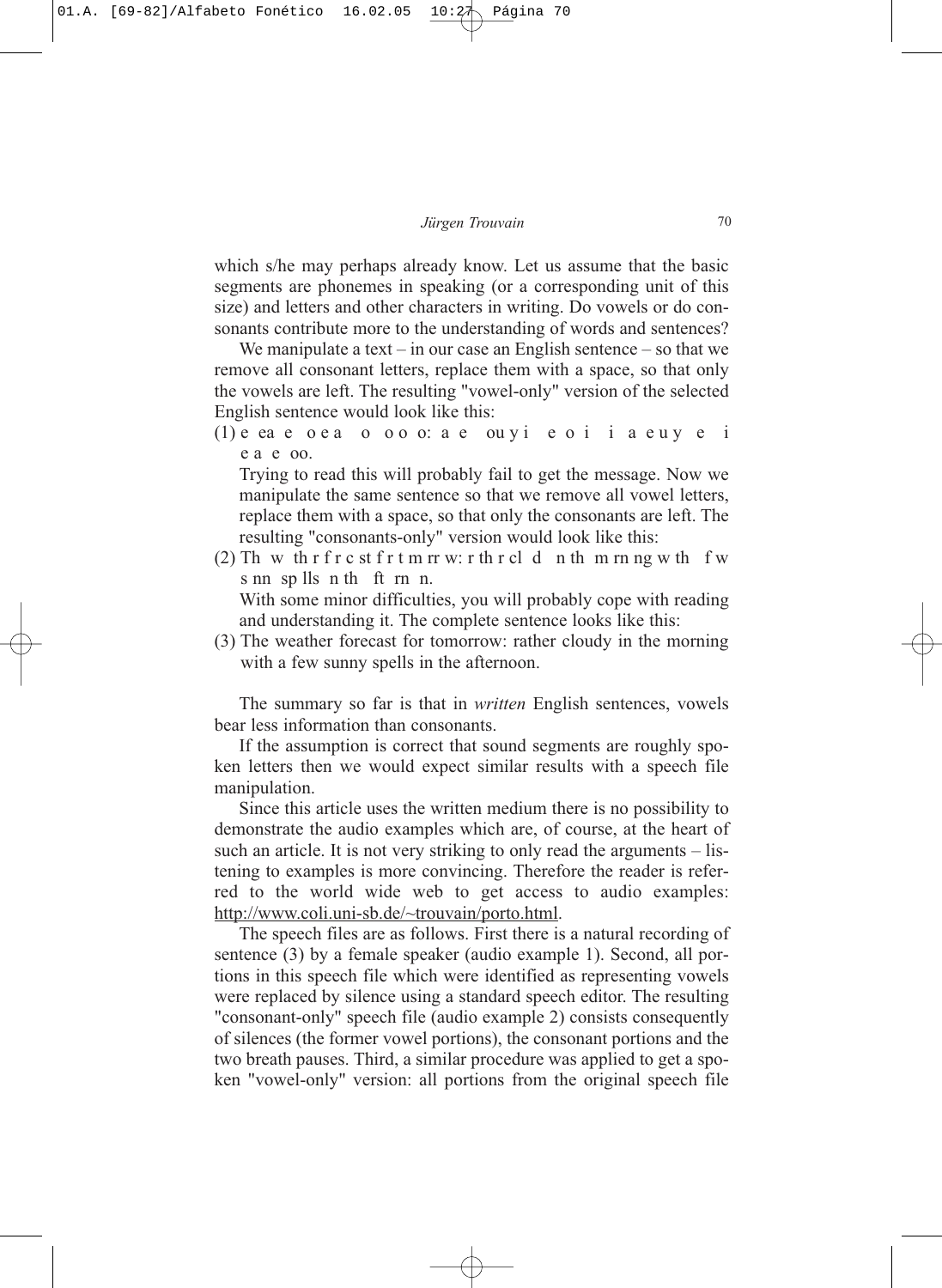which were identified as representing consonants were replaced by silence. So, audio example 3 consists of the vowel portions, silences (the former consonant portions), and the two breath pauses.

The above mentioned assumption that sounds are spoken letters predicts that the spoken "consonant-only" version is understandable without too many problems, and that the spoken "vowel-only" version is not understandable. However, listening to both audio examples will for most, or even all listeners show the opposite. In the spoken form the "vowel-only" version is understandable with minor difficulties, and the "consonant-only" version is incomprehensible.

How can these results be explained? The first of three phenomena which can explain the just demonstrated effect is *co-articulation*. Letters, characters, but also phonemes are discrete units. Sound segments we think to identify in the speech stream are parts of *continuous* articulatory movements. Articulating speech is not articulating sound x, then going back to the resting position, then articulating sound y, going back, and so on. Articulating speech means continuously moving articulating organs. These articulatory gestures overlap in time: before gesture x ends, gesture y has already started. For example before the [m] in "morning" becomes the vowel [5] the velum is still lowered (nasality), the jaw is beginning to lower and move the lips apart (place of articulation) and the tongue and lip shape for the  $\lceil 2 \rceil$  is already there. The time point where in the acoustic waveform the vowel starts is the time point the air is expelled through the mouth. So, consonantal information of the preceding and the following consonants is included in the vowels. For this reason the "vowel-only" version is, in phonetic reality, a "vowel-with-a-bit-of-consonant" version.

The second phenomenon is *timing*. The former consonants which are silences in the spoken "vowel-only" version contain no information about their sound identity anymore. But even if these silences do not say anything about *which* consonants should fill in these silent gaps they contain information:

- a) the duration of the consonantal stretches encoding the rhythmical structure
- b) the relative total duration of conconants compared to vowels
- c) the temporal location of consonants. This supports the parsing of the syllable structure.

The importance of the timing aspects can be demonstrated with a different manipulation of the original speech file. In audio example 4 the con-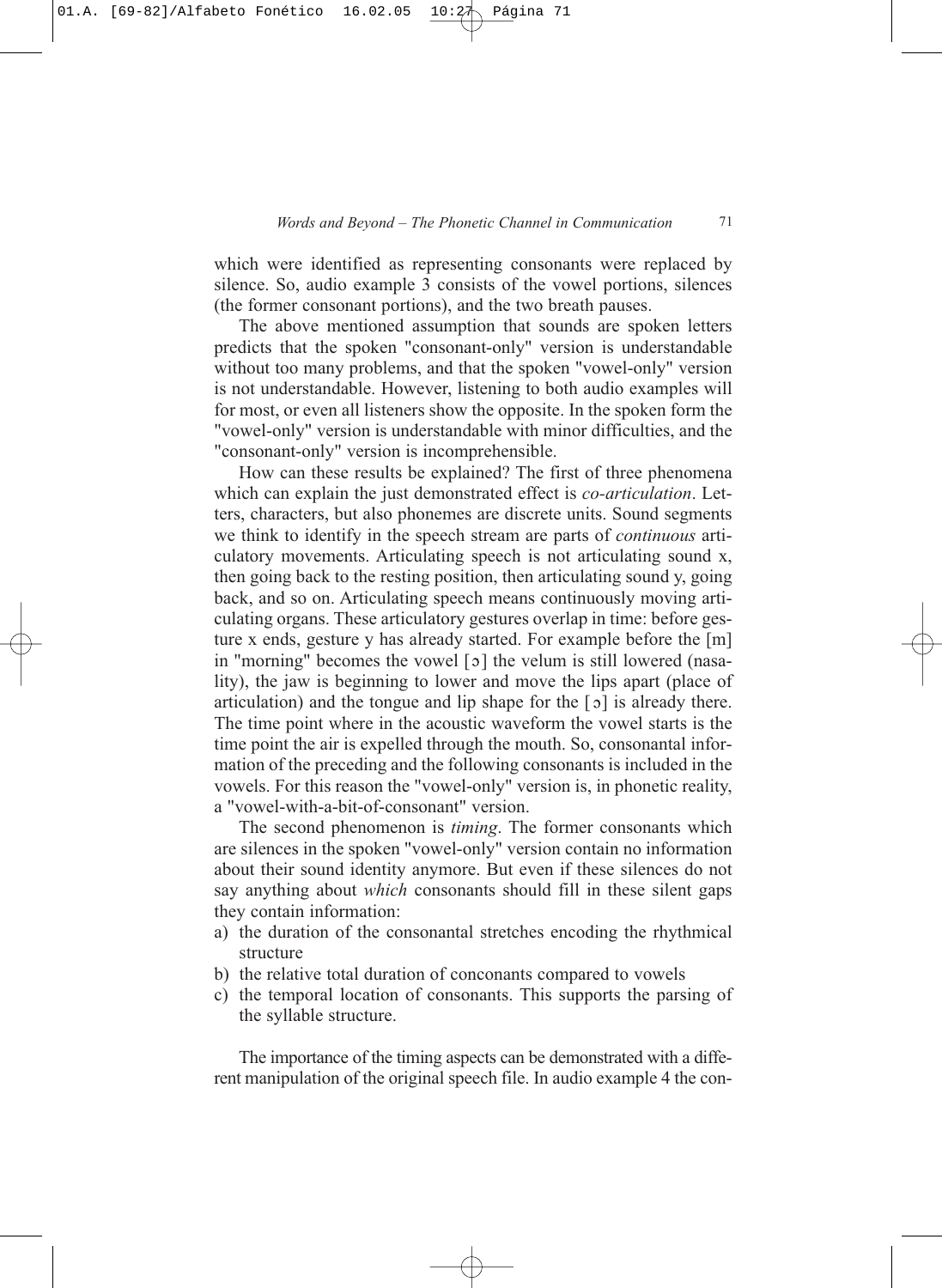sonant portions are completely deleted, whereas in the "vowel-only" version (audio example 3) the consonant portions are replaced with silences.

It can be assumed that the "no-silences" version in audio example 4 is not understandable.

The third and last phenomenon to mention is the *melodic* information. Vowels are usually voiced sounds. That means that the vibration of the vocal folds also bears information on the intonational form. The listener gets information about which words and syllables are marked by a pitch accent and where in the acoustic stream an intonation phrase boundary has been realised. A monotonous realisation of the vowel- -only version would not inform us about pitch accents nor about the starts and ends and the types of intonation phrase. The reader/listener can compare audio example 3, the "vowel-only" version, with its monotonous counterpart in audio example 5, in which the fundamental frequency (F0), responsible for the perceived pitch, has been levelled to the average value of this female speaker.

## *2.2. Connected speech*

To make the differences between speech and writing more distinct some simple statements about writing can help. Writing can be seen as putting one word after another with spaces between them. Some special signs are put at specific between-words spaces according to specific punctuation rules. It is a matter of course that:

- a) a word taken from a sentence context looks the same as written in isolation
- b) this word still looks the same when put at a different location in the sentence
- c) this word looks the same when blanks between the words are deleted.

Speech is very different. First, in most cases there are no acoustic "blanks", i.e. silences between words in spoken sentences. Of course there are also pauses in read-aloud speech, but they usually occur at the end of clauses and sentences. If we make a speech file corresponding to the written sentence, i.e. by inserting acoustic blanks between words would the message still sound acceptable to us?

In audio example 6 you will hear sentence (4) as connected speech recorded with a male speaker.

(4) "The president will be elected for a period of four years."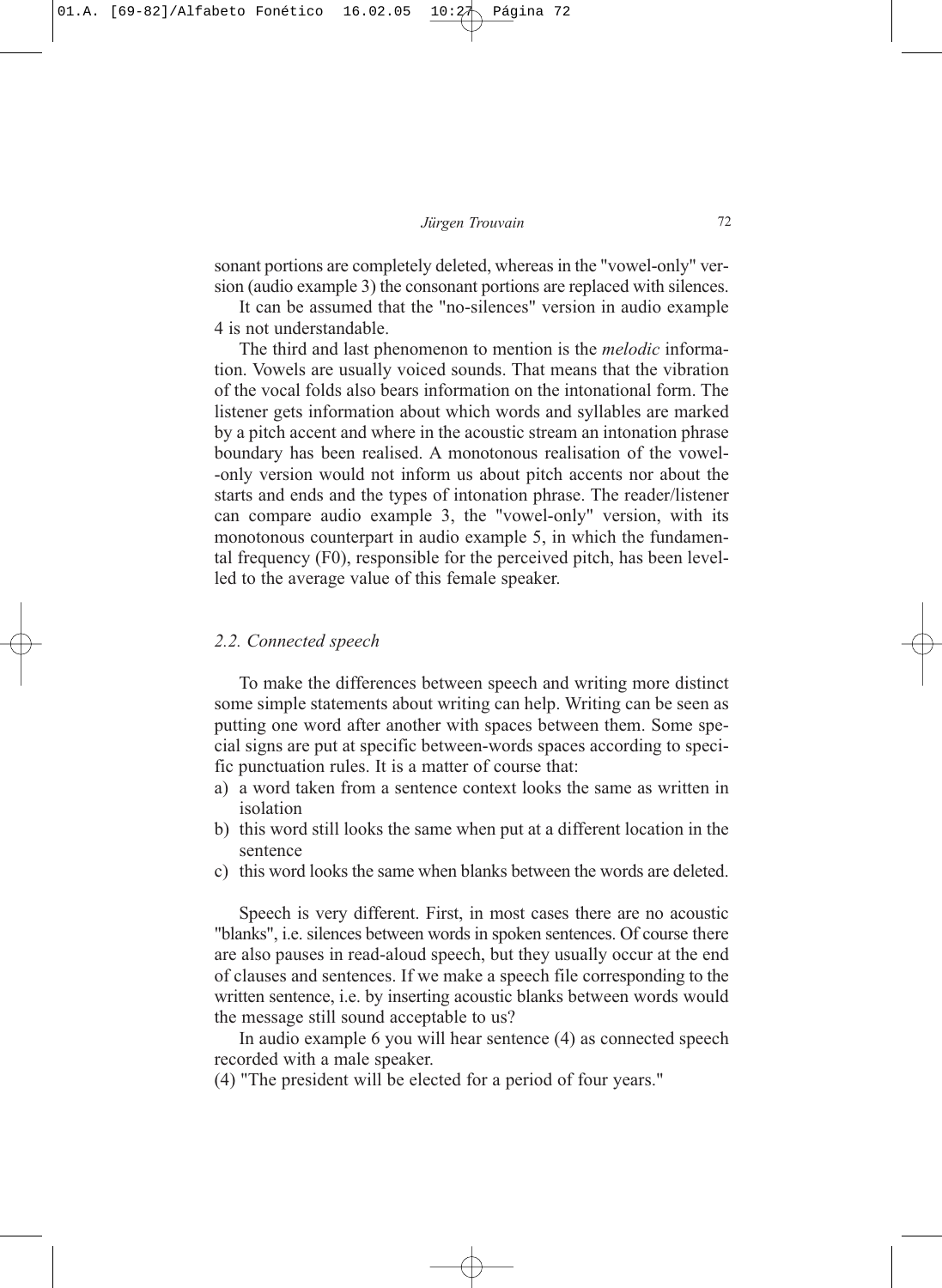Two versions with acoustic blanks between words were then created:

- i) in audio example 7 the single words were excised from the original connected speech in example 6 and then short pauses were inserted after each word.
- ii) all eleven words from sentence (4) were spoken in isolation (audio example 8) and concatenated with longer pauses in one speech file.

Both "blank" versions sound very unnatural and much more attention than normal is required to follow them.

The next manipulation was carried out to show that isolated spoken words are not just words that can be inserted anywhere in a spoken text; they represent whole utterances of their own.

All isolated words were concatenated without any pauses between the words (audio example 9). The resulting unnaturalness can be partly explained by the fact that the eleven concatenated isolated words are eleven intonation phrases with falling intonation (symbol used here: \) rather than one single intonation phrase with falling intonation:

- (5) isolated words: the \ president \ will \ be \ elected \ for \ a \ period \ of  $\setminus$  four  $\setminus$  years  $\setminus$
- (6) connected speech: the president will be elected for a period of four years\

Apart from phrasing, the articulation of the *function* words differs a lot between the isolated and the connected form. In audio example 10 all function words or combinations of function words are sampled for direct comparison:

- the special isolated form  $\delta$ i for "the" vs.  $\delta$  $\delta$  in connected speech;
- the two words "will be" are [wil bi] in isolation but  $[w\partial b\mathbf{i}]$  in connection;
- the two words "for a" are  $[f \partial I]$  in isolation but  $[f \partial I]$  with a linking "r" in context;
- and "of" changes from [b v] to a reduced  $\lceil \partial \rceil$  where the [v] has been assimilated to [f] of the following "four".

The audio examples demonstrate that connected speech is very different to the consecutive articulation of words in their lexical form. Sentences as connected speech are very different to sentences in writing.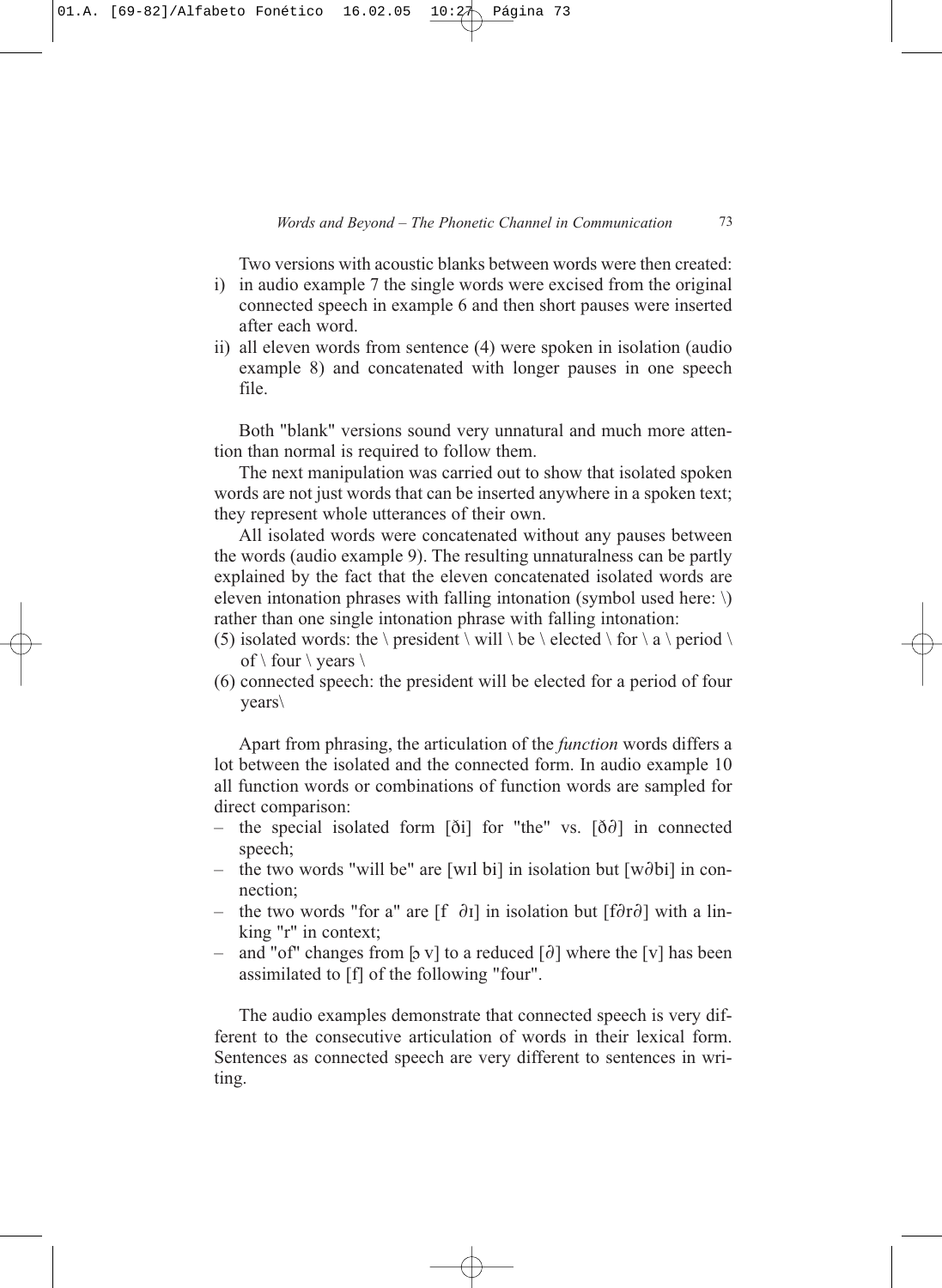### *2.3. Dialogues*

Communicating with each other normally implies speaking to each other. We take it for granted how we communicate in dialogues (or polylogues). How difficult it really is can be shown by some examples from man-machine interaction.

In dialogues, the interactants must share space and time. Since the invention of the telephone it is possible to communicate by speaking without sharing space. The growing market of mobile telephones shows that there is a great need for such a form of communication. In the last decade or so, it has become popular to communicate by speaking without sharing time and space. Telephone answering machines got their name from the English expression "to answer a phone" with the meaning of "to lift the telephone receiver". A quick survey in some European languages revealed that the "answer phone" were translated directly into these languages: German *Anrufbeantworter*, French *répondeur*, Dutch *antwoordapparat*, Finnish *puhelinvastaaja*, no carriage return Swedish *telefonsvarare*. The Italian *segretaria telefonica* is even a "telephone secretary". But all these translations bear a gross semantic error: answering machines never give an answer – they are just simple voice recorders.

A normal conversation is much more than a pattern of alternating voice messages: message person A – message person B – message person A and so on. Anybody who has tried to have a dialogue by electronic mail knows how long and inflexible, and prone to misunderstandings, this dialogue pattern works. Writing seems per se to be monologic linguistic behaviour, whereas speech is rather dialogically oriented and thererefore more flexible in social interaction.

To finish this section with another example from the realm of the man-machine communication, a so called "dialogue system" has been selected. Audio example 11 contains the beginning of a telephonebased dialogue between a caller with a train time table inquiry system. Although this recording is in German which might be an obstacle for the reader/listener, s/he will recognise without understanding the words, how, and perhaps why, the dialogue fails. This example shows the problems of how to model dialogues, and that *words* do not play the most important role.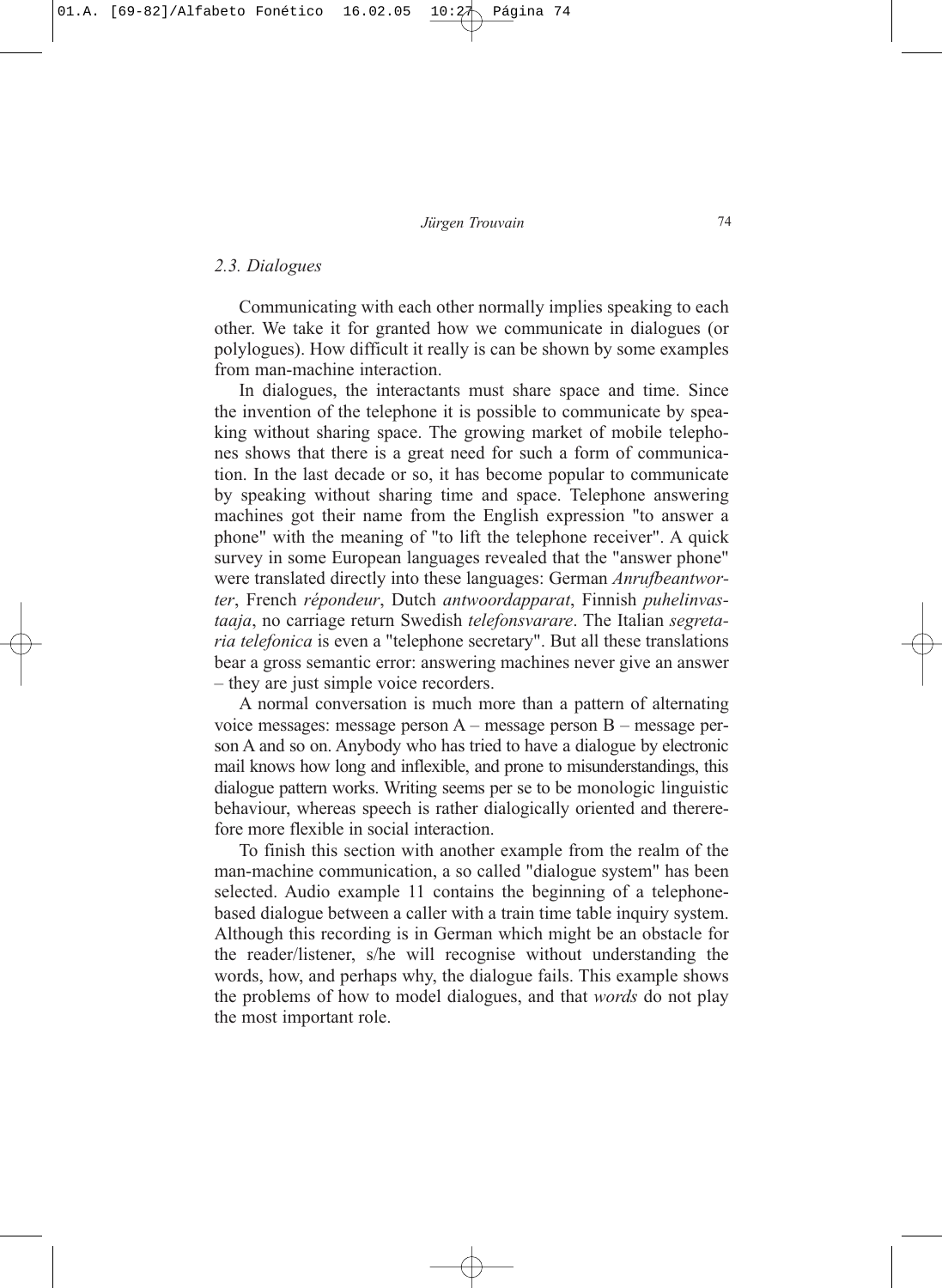## *2.4. Attitude* vs. *words*

If we recall the contributions of the caller in the dialogue from the previous audio example (audio example 11) we note that the attitude expressed by his speech changed over time. To demonstrate it with one word, namely the place name "Rosar", he uttered it first in a rather neutral way, the second time with emphasis, and the third time in rage (listen to audio example 12).

This example shows that emotions and attitudes are easily expressed in speech without using explicit words. In most cases even the nuances of the speaker's attitude are decoded by the listener. In *The Intonation of American English* (1945: 22) Kenneth Pike brings this everyday experience to the point: "... the hearer is frequently more interested in the speaker's attitude than in his words – that is, whether a sentence is , spoken with a smile' or with a sneer...".

Take as another example the following English sentence: (5) "Could you come to my office?"

Linguistically sentence (5) is a question. The prosodic realisation determines whether it is meant as a polite request or a not so polite command (audio example 13). The "tone of voice", i.e. the level and range of pitch, the loudness, the tempo and the voice quality contribute (among other parameters not mentioned here) to the expressiveness of speech, which is missing in writing.

#### *2.5. Visible speech*

The expression of emotions and attitudes is not restricted to the voice and speech alone. The lips and the jaw, which represent the visible part of the speech articulators, can also be used for facial expression (e.g. smiling, laughing, sadness). Apart from the mouth shape people do other forms of "nonverbal" communication: they move with their heads, they have eye contact with the communication partner, they blink with their eye lids, they frown with their foreheads, they gesture with hands and arms, and they move their whole bodies.

All these visible "articulations" contribute to a conversation as a multi- -modal sensation. This can be seen in the co-occurrence of pitch accents with deictic arm and hand gestures, and the temporal correlations between pitch accents and eyebrow movements that can sometimes be observed.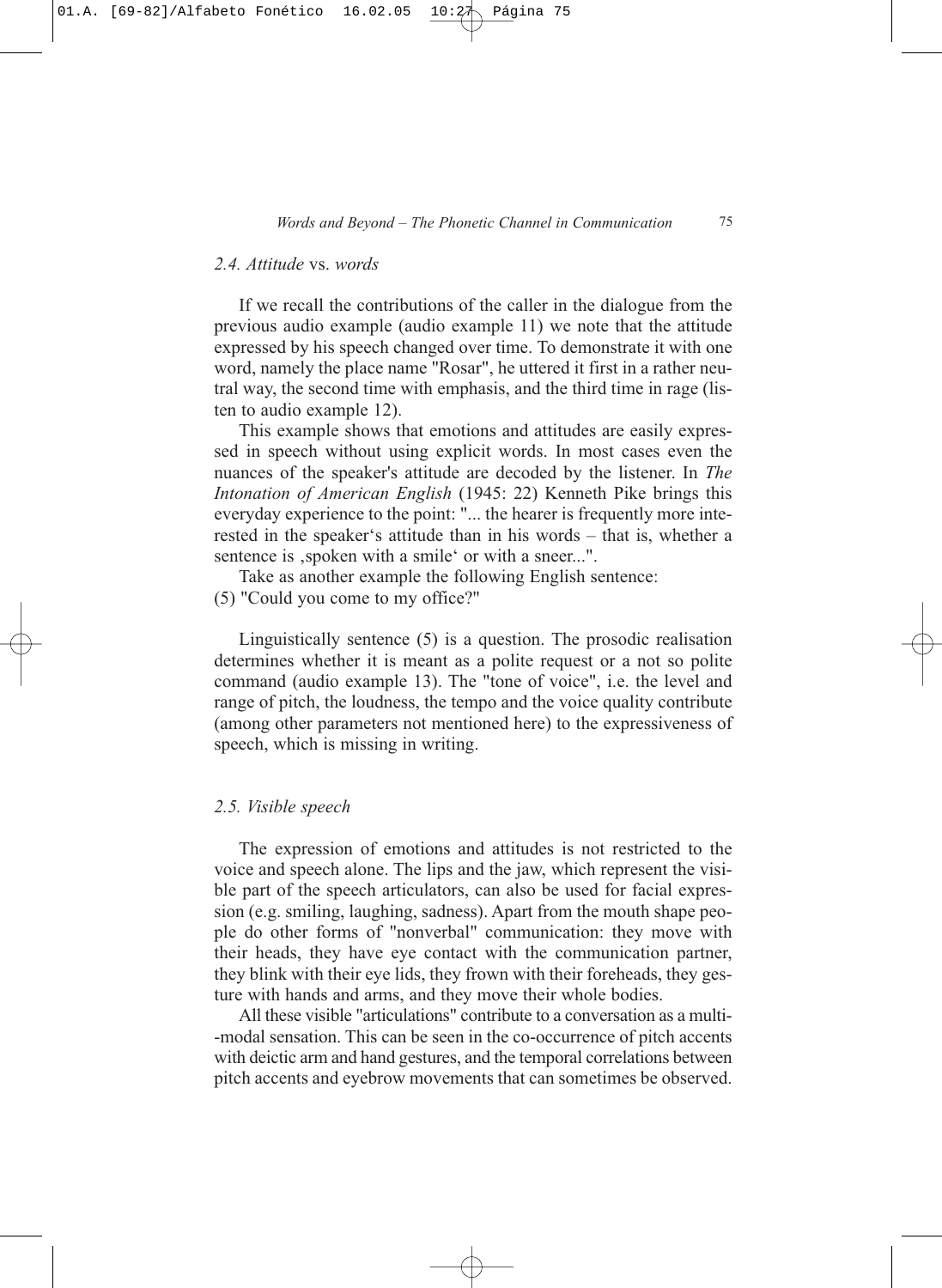Everybody who has watched a person at a telephone, or people in groups in a restaurant, knows that gesturing is an integral part of communication. Writing, of course, lacks this kind of information.

### *2.6. Most natural form of communication*

To summarise some characteristics of speech which are substantially different to writing:

the most natural form of communication makes use of

- a) speech
- b) connected speech
- c) dialogues
- d) expressing emotions & attitudes non-verbally
- e) spontaneous mode
- f) face-to-face situations.

If the reader/listener agrees with these points then it is only logical to integrate the basics of spoken interaction, namely phonetics and phonology, more thoroughly into language teaching.

## 3. Goals in language teaching

The proposal followed here how to integrate phonetics  $\&$  phonology in teaching stems from Barry (1996). He formulated four sub-targets:

- i) accept the need to change pronunciation habits
- ii) understand aspects of pronunciation that need attention
- iii) practice articulatory gestures
- iv) integrate acquired habits into free speech

## *3.1. Accept the need to change pronunciation habits*

Many language learners seem to think that they can master the different pronunciation patterns of the target language *without problems*. They accept that they speak with a "foreign accent" – without considering the possible consequences.

The most serious problem is, of course, that the intelligibility suffers systematically (not to mention the extreme but not so infrequent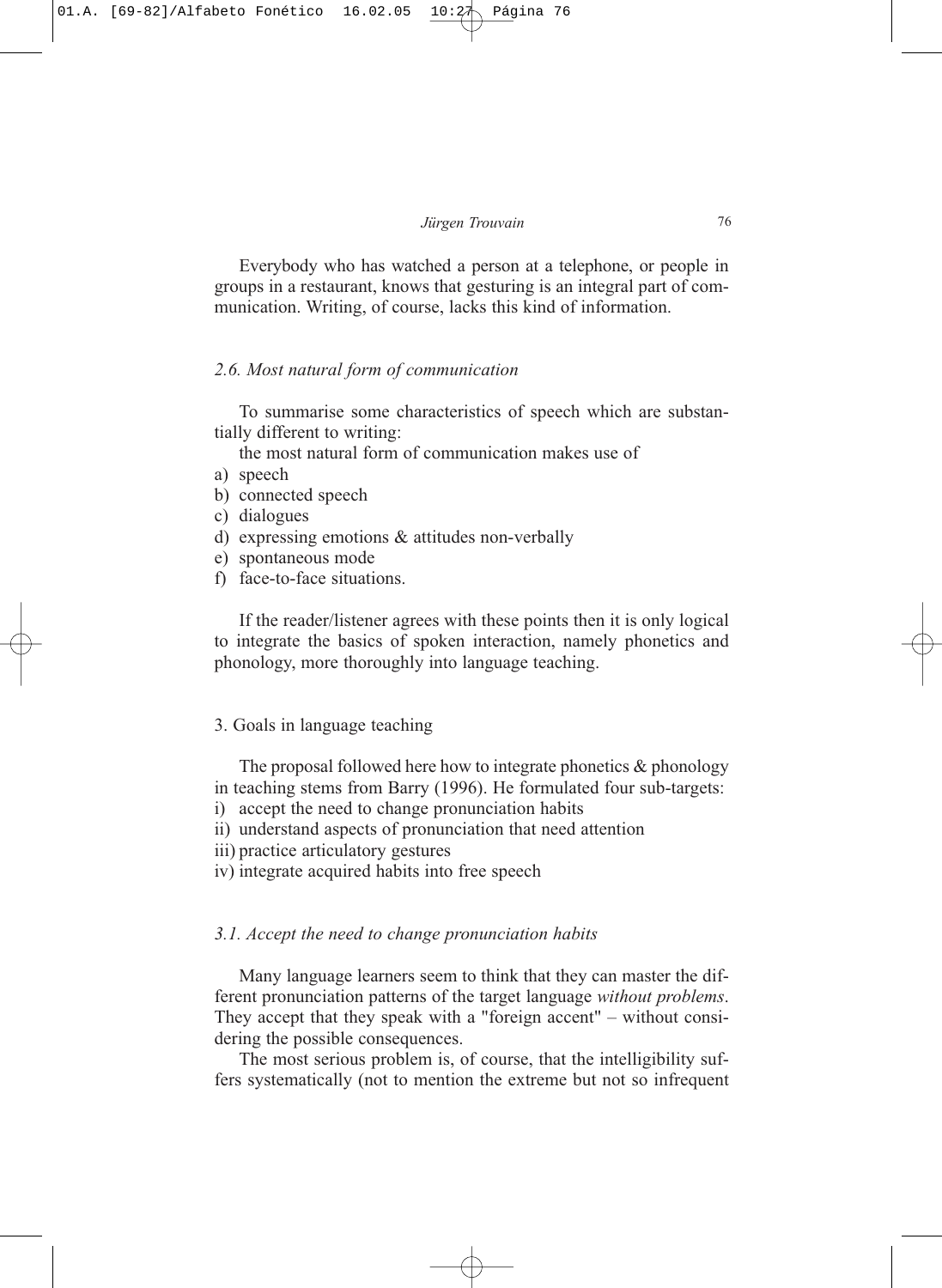cases where students are completely unintelligible). This can be shown with two examples with English as target language: German learners of English commonly replace the English phoneme / $\alpha$ / by [ε]; a substitution the students are often aware of. However, they are usually not aware of the final devoicing of plosives and fricatives (*deutsche Auslautverhärtung*) in their native language which lead to an ignoring of many phonemic contrasts in the target language. The result is that they may use just one form [bEt] for four different words: "bet, bed, bat, bad".

Italian learners of English often show substitutions of vowel quantity which causes them to miss some vowel contrasts. As an example: Italian learners realise the English tense and *long* /i:/ with a *short* and tense [i] so that "a *sheet* of paper" sounds like "a *shit* of paper" with an Italian accent. Another problem is the realisation of the phonemic contrast of "voicing" in plosives. In English the "unvoiced" plosives /p,t,k/ are aspirated in most contexts in contrast to "voiced" un-aspirated plosives /b,d,g/. However, in Italian and other Romance languages /p,t,k/ as well as /b,d,g/ are not aspirated. The sentence "what a shrill *pitch*" would sound like "what a shrill *bitch*".

A "foreign accent" can also have dramatic consequences for social acceptance. A not unpopular British joke aiming at Germans goes like this:

(6) "SS Trooper to his broken watch: 'Ve haf vays off making you tock!'"

To understand the joke one has to know three things: a) clocks in English make "tick-tock", b) British jokes about Germans sometimes refer to the Nazi regime, and in the above situation to a "police" investigation, and c) some characteristics of a German accent: substitution of /w/ by /v/, devoicing of /v/ to /f/ word-finally, and shortening of a long  $\sqrt{2}$ : to a short [2]. How close at hand those clichés are is shown on the title page of the English mass-tabloid *The Sun* after the resignation of the well-known German federal minister of finance in 1999 (who was disliked by that newspaper). The bold letters covering the whole title page said:

(7) "Ve haf vays off making you QUIT!"

This example demonstrates how quickly and easily national and cultural stereotypes come to the surface, and how a "foreign accent" is an appropriate means for social identification and hence for discrimination.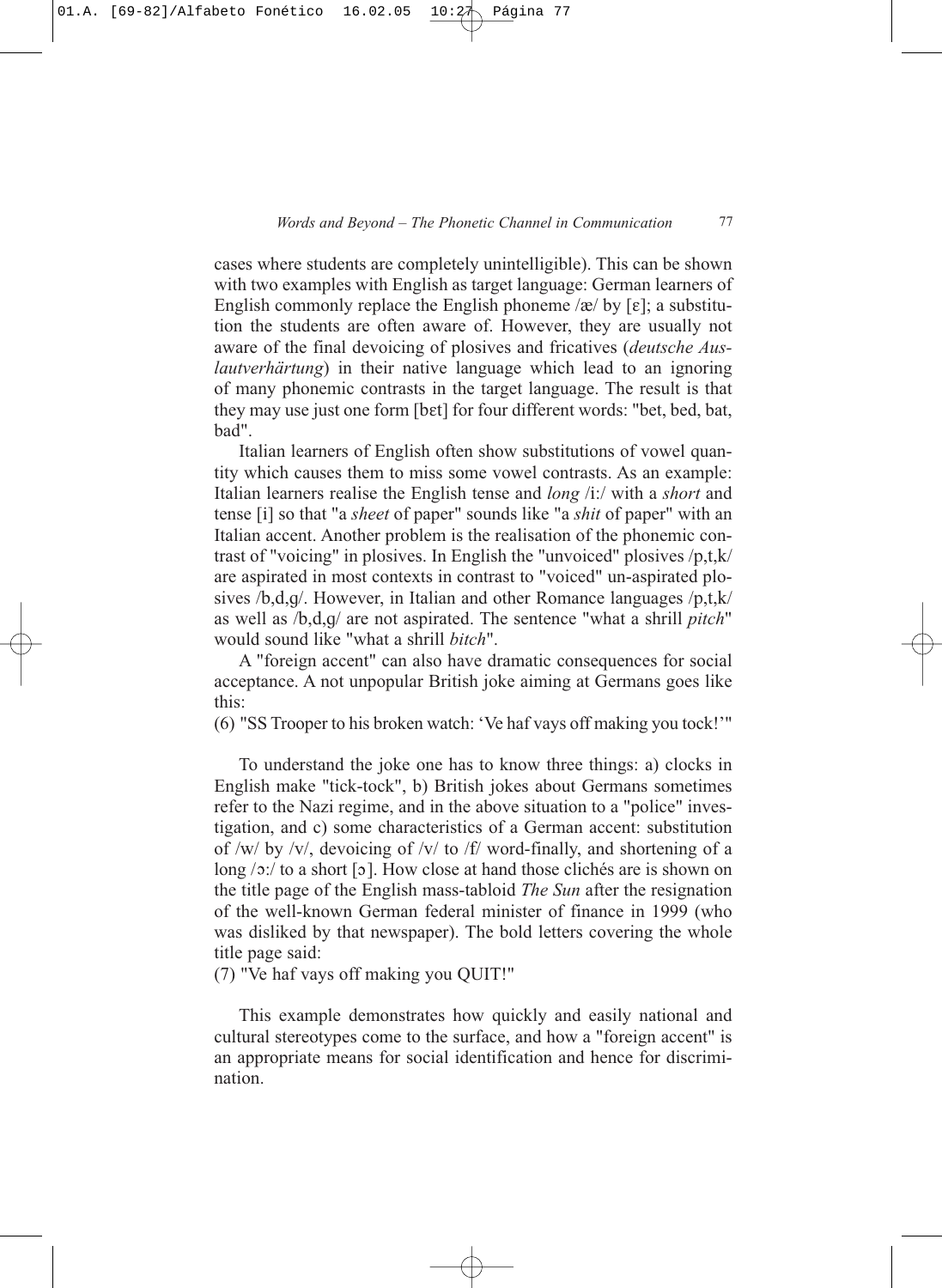#### *3.2. Understand aspects of pronunciation that need attention*

In Germany the English language has been the number one foreign language for decades. Despite this undisputed dominance, the pronunciation skills are at a lower level (even at Universities).

Pascoe (1996) lists the following five very *common* pronunciation deficits of German pupils of English:

- $-$  /æ/ is realised as [ $\epsilon$ ]
- $-$  /w/ is realised as [v]
- no distinction between the clear variant and the dark variant of  $\frac{1}{l}$
- missing weak forms: the sentence "Time for you to go." with the function words "for, you, to" in their full lexical form rather than in their reduced Schwa-like form.

In order to avoid pronunciation deficits, it is necessary to *understand* the articulatory gestures of the problematic sounds. This can be done with verbal descriptions of articulatory dimensions. The introduction of phonetic sound symbols is combined with a rather low effort compared to the use for understanding phonetic and phonological processes and elements as well as for using dictionaries for the sake of pronunciation. For reasons of distribution the standard phonetic symbols of the International Phonetic Alphabet (IPA) (see IPA handbook and www page) should be preferred to other non-standard and idiosyncratic alphabets with low distribution density.

Complementary to the use of symbolic information it is important to *show* articulatory gestures. This can be done by looking at visible parts of the speech organs in action: rounding, spreading, protruding of the lips; retracting of the lower lip; degree of opening of the jaw for vowel articulation; place of articulation; dental and alveolar place of articulation of the tip of the tongue. For the less visible, and for the invisible articulations a graphic presentation of the shape of articulations which can be found in most text books on phonetics is necessary. This can help to identify the different manner and places of consonant articulations which is a prerequisite to developing a feeling for the new and the old articulation patterns. These articulatory "gymnastics" on the speech production level need to be accompanied by listening demonstrations and exercises to establish the new patterns on the speech perception level.

In summary, *knowing* about the new contrasts, *feeling* the new articulation and *listening* to the new patterns are the three activities which should go hand in hand to raise the awareness.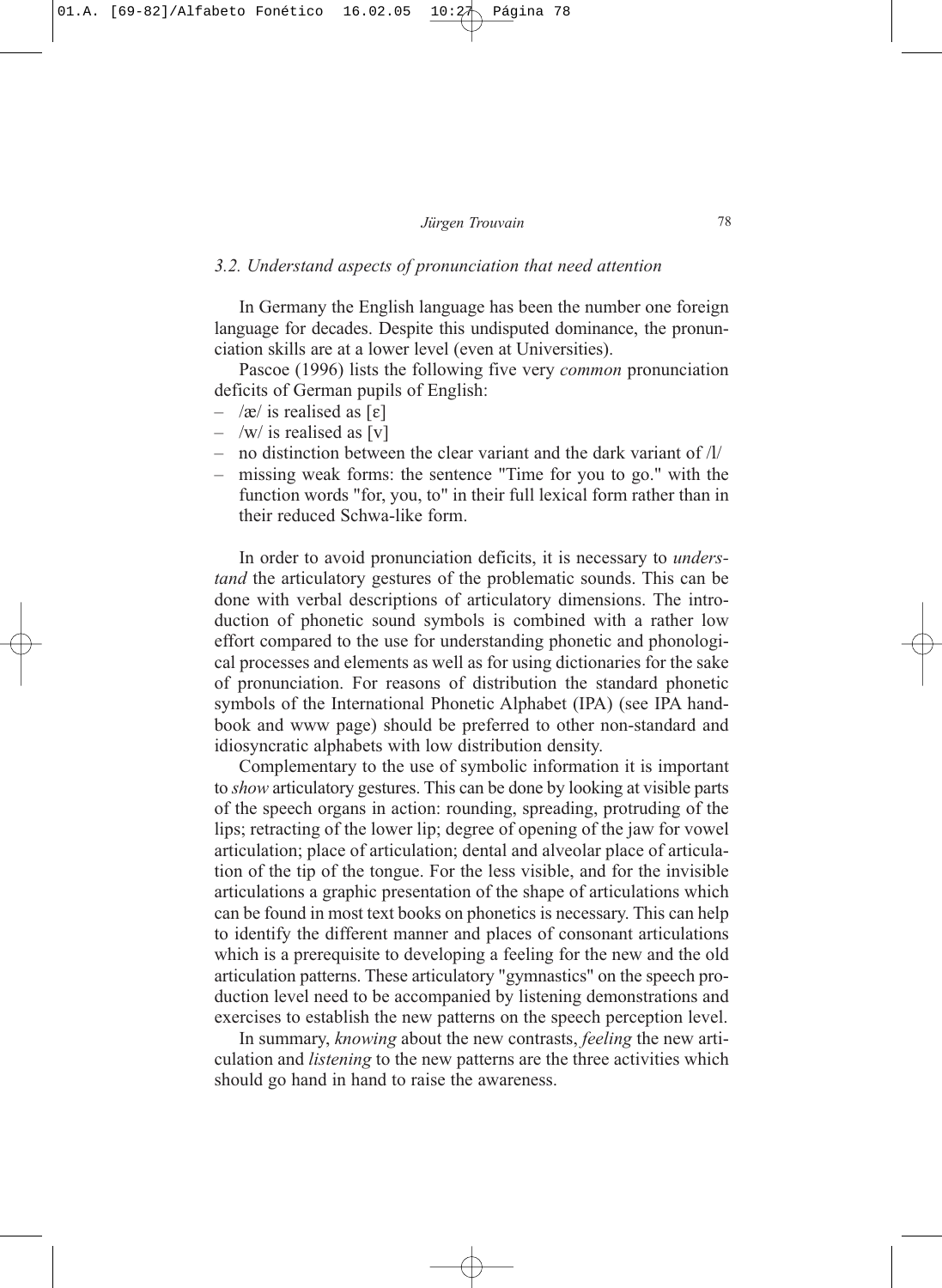## *3.3. Practice articulatory gestures*

The practice of new articulatory gestures should not stop at training the new sounds in isolated words and syllables. Further steps can include nonsense words to focus on the articulatory form rather than the meaning.

The next step should include short phrases of two or three words or morphemes. This size of speech stretch is appropriate to learn more about weak forms. But also rhythmical alternations occur in short prosodic phrases. A very frequently neglected aspect of pronunciation teaching is lexical word stress. Stressing the incorrect syllable in words and short phrases makes the decoding process rather difficult and contributes heavily to the perception of a "foreign accent".

The last step should deal with prosodic patterns on the sentence level. It includes the use of *where* and *how* pitch accents are realised, *where* and *how* prosodic phrases are delimited, and on the use of intonational contours.

All these steps have in common that the learners go through the "strange feeling" stage in order to establish new motor and execution patterns on the production side, and new auditory patterns on the perception side. The role of the teacher for delivering training exercises cannot be emphasised enough, to test progress and to give feedback, which is indispensable for the learner.

## *3.4. Integrate acquired habits into free speech*

The last but most difficult sub-target of pronunciation teaching is the integration of the freshly acquired communication habits into spontaneous speech. On the one hand, a speaker's communication goal is to express something meaningful. On the other hand this very speaker has practised the execution of speech in the foreign language by ignoring the meaning. The learner has to monitor two channels: the form of sound function and the form of meaning. Conversational skills are of course best practised in real situations. If it is the goal of language teaching to master everyday spoken interaction, e.g. to have a political discussion in a pub, then the optimal way for the learner is to practice political discussions in a pub, where the target language is spoken. Going abroad seems inevitable. However, learning in small groups, with peer pressure operating can be one form of preparing for a stay outside the native language community.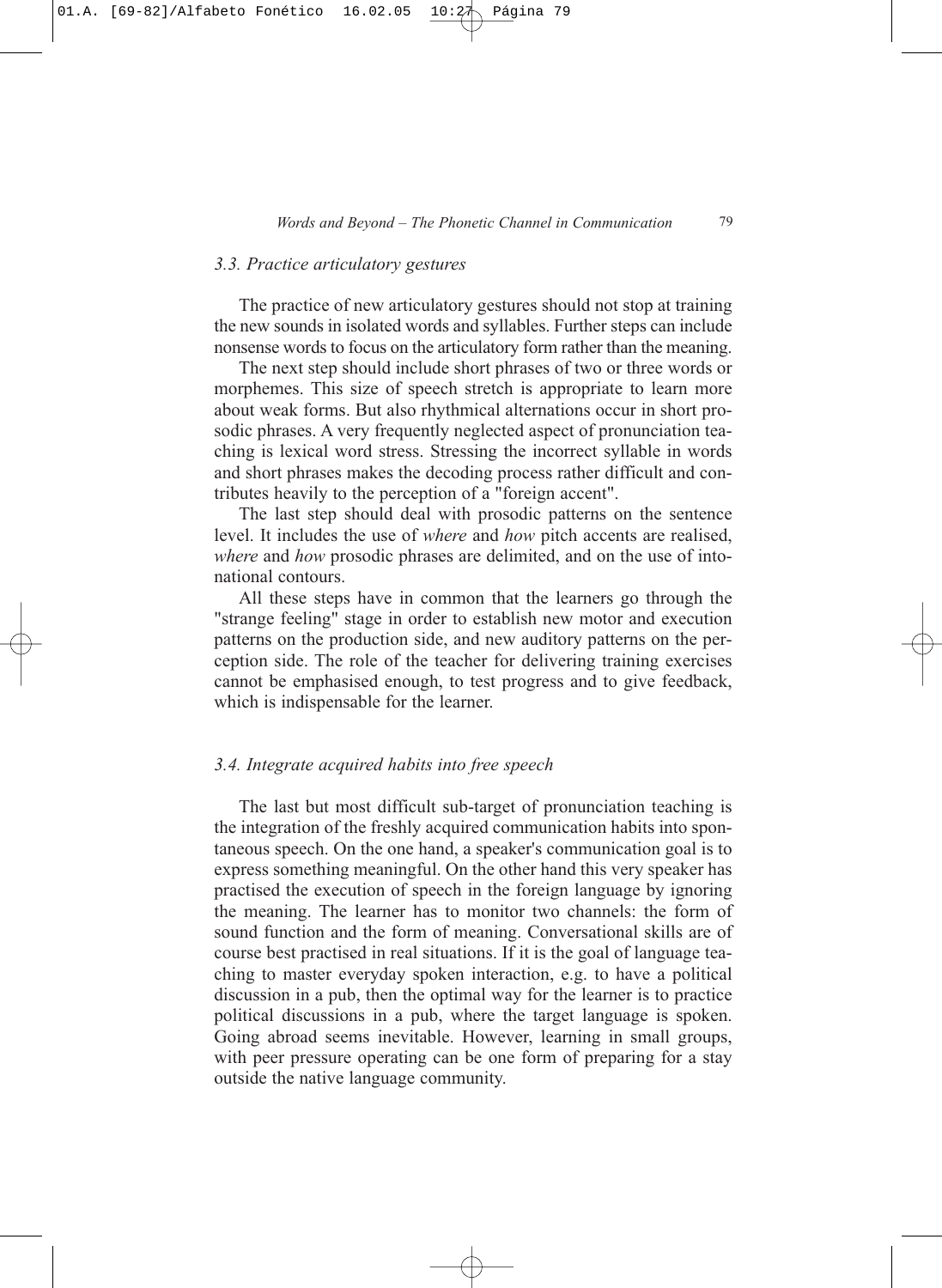### 4. Concluding wishes

As a conclusion to the imbalance between the written and the spoken word in language teaching, I present four wishes here which I would have given as answers to a (never raised) question of the fairy in a fairy-tale.

#### *4.1. Pronunciation in dictionaries and teaching material*

The impression of how easily the "foreign accent" is accepted in foreign language learning matches the impression of how half-hearted questions of pronunciation are treated in dictionaries and teaching materials. If pronunciation appears in a dictionary – which is not at all to be taken for granted – then the introductory part of the dictionary, which should be meant as a guide to the use of the phonetic symbols is often inconsistent. The symbols after the *lemmata* themselves do not always match the proposed guidelines in the introduction. For this reason I direct a wish towards the makers of dictionaries and teaching material that questions of pronunciation should be treated thoroughly, and with the necessary care it requires – or they should give up completely.

### *4.2. Minimum phonetics and pronunciation lessons in language teaching*

It is remarkable how little is known about pronunciation and phonetics. It takes very little time to present the main deficits and make them known. Spending a few hours to explain some articulatory basics in order to come to the main difficulties of pronunciation seems worth the effort. It makes sense not just to point to differences in the phoneme inventory of both languages, as is usual in contrastive phonology. Explaining phonological phenomena (such as the final devoicing example above), phonetic realisation (such as the aspiration example above), phonemic reductions (such as the weak forms example above), allophonic variation (such as the /l/-variants example above), and especially supra-segmental phenomena such as lexical stress and the location and realisation of pitch accents should be included.

But not only explanation, also correction should be common use in the classroom. Giving learners feedback is a necessary follow-up to making them aware of questions of pronunciation.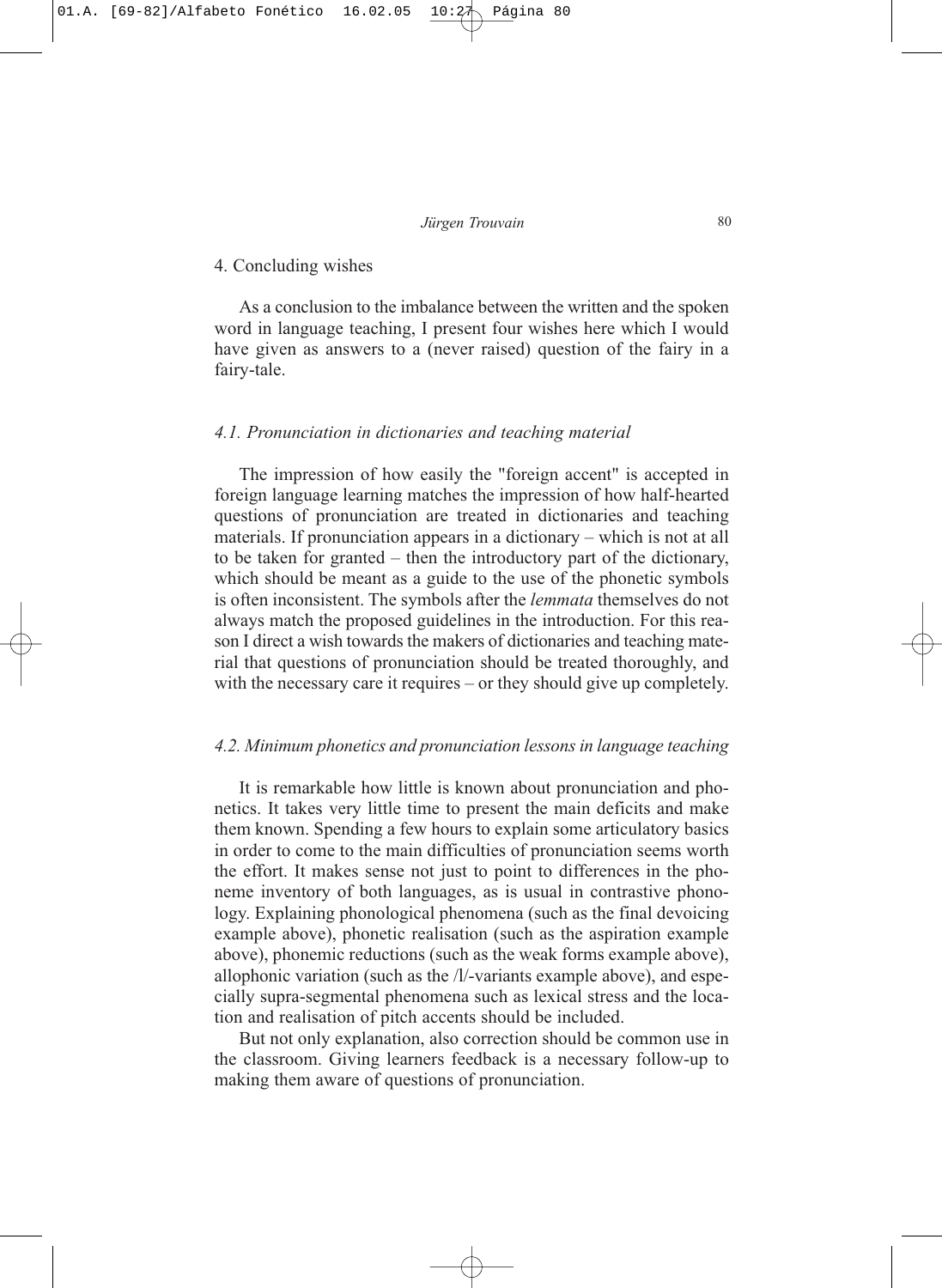#### *4.3. Cross-cultural differences in phonetic communication*

Wish number three is directed to researchers. Communicating is far more than having a command of linguistic rules. Your linguistic abilities in the foreign languages can be perfect, but this perfection does not preserve you from a failing to communicate properly in this foreign language. For example, pleasantness in speech is reflected especially by pitch level and pitch range. Reinke (2000: 71) reports a pilot study where Russians and Germans were asked to evaluate audio sequences. Both groups agreed on identifying angry and friendly speech sequences. But they differed regarding the scaling of friendly/joyful sequences: Russians marked a "pleasant" on the pleasant-unpleasant scale whereas for Germans these speech portions sounded "a bit and sometimes very unpleasant". This phenomenon sometimes contribute to cultural stereotypes that Germans are seen as rude and impolite from a Russian native speaker point of view. Mastering these paralinguistic features relevant for emotions are important for behaving properly in the foreign language community (for further examples see e.g. Reinke, 2000). It is important that in addition to teaching the linguistic competence, the communication competence and the cultural competence is addressed as a goal in language teaching. Although a few studies have started to investigate the field of cross-cultural differences from the phonetic perspective there is enough space and much need to widen this line of research.

## *4.4. Creating of helpful material and software*

The last wish goes equally to teachers, researchers and software developers. Multimedia applications are *theoretically* ideal for working with authentic text, speech and video material. *Theoretically*, computer-assisted language learning provides an excellent framework for self-learning. However, in practice this means that the offer of computer-assisted pronunciation learning ranges from dull pronunciation drills (but now in digitalised form) to programs which attempt to consider learning relevant factors such as individual difficulties, expected source language deficits, degree of exercise, pronunciation error analysis, differentiated feedback and user-friendly usage (for a review of German pronunciation learning software see Richter, 2000).

The technology of automatic speech recognition has not yet reached the level of maturity that guarantees reliable pronunciation feedback.